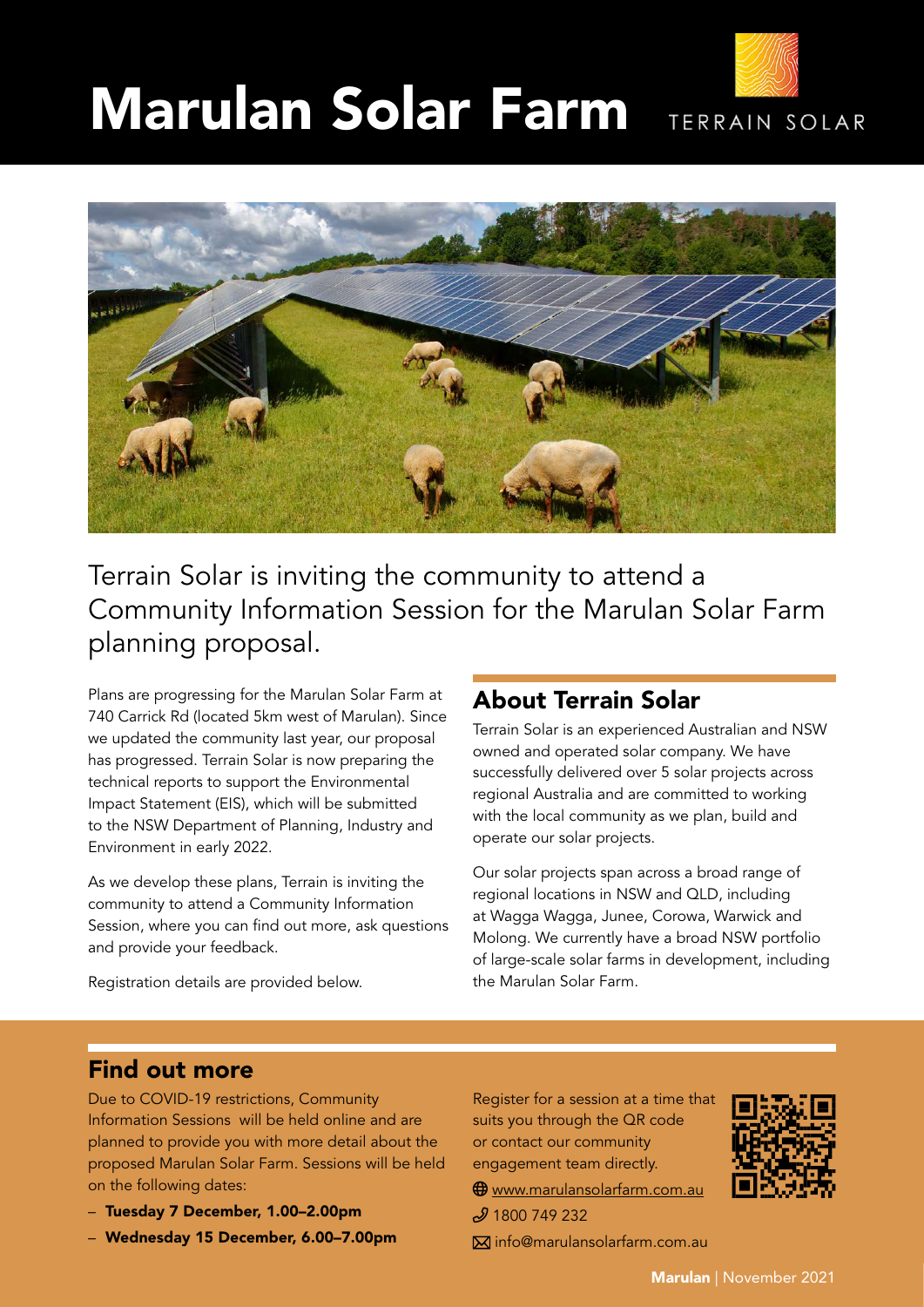# Marulan Solar Farm Project Area

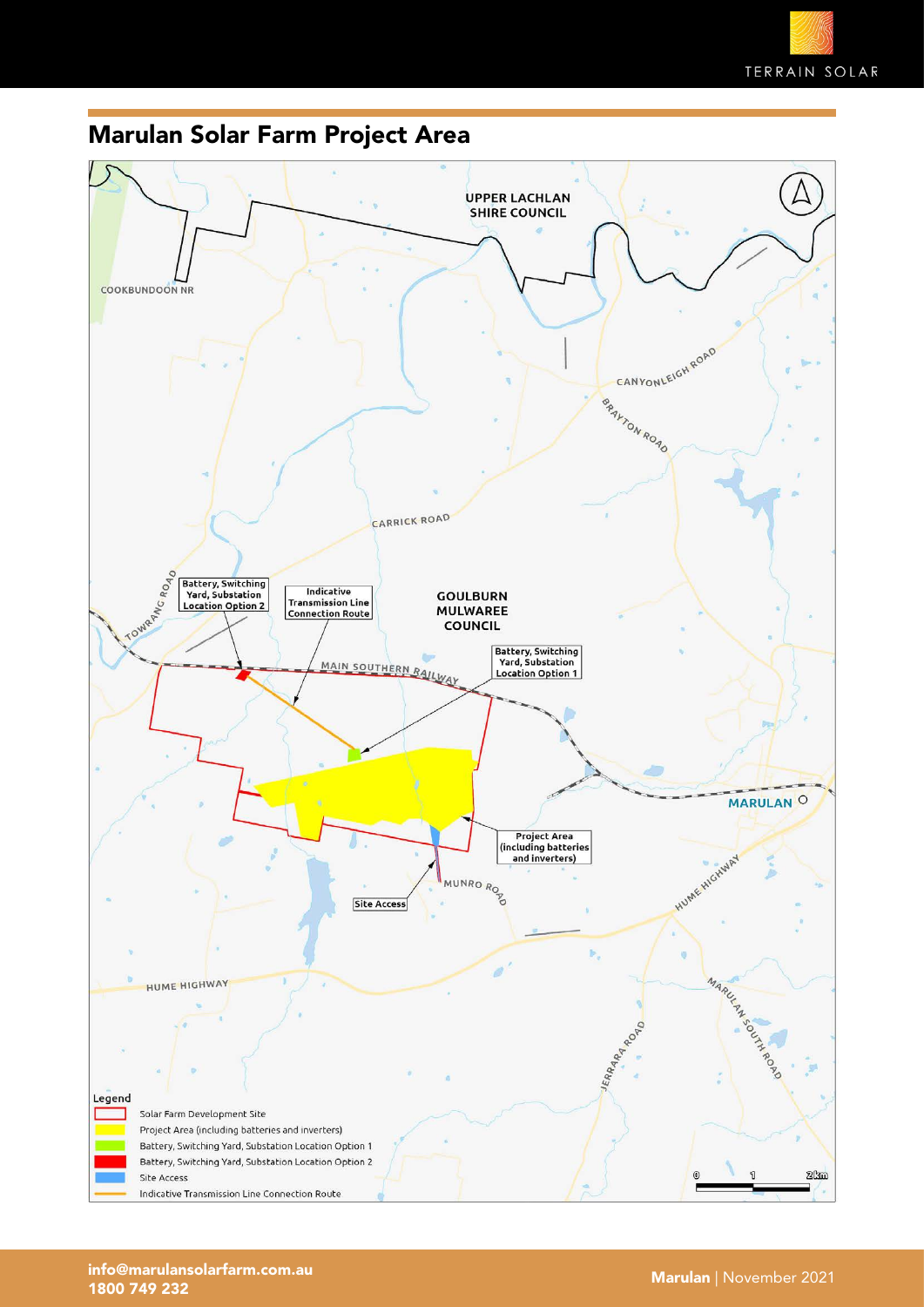# About the project

We hope to deliver the Marulan Solar Farm by the end of 2023 / early 2024, with construction commencing in early 2023, subject to approvals. The proposed solar project will produce approximately 150 MWac of energy, covering 250-300 hectares of land. The solar energy produced will be used to send clean, renewable power into the NSW electricity grid to serve the needs of both the local community, and broader NSW and will assist in the rapid decarbonisation initiative underlaid by the NSW government's critical Electricity Infrastructure Roadmap.

#### Local employment opportunities

At the peak of construction, the project will provide employment and specialist training for up to 200-300 jobs, with opportunities for local contractors and subcontractors. Construction for a project of this size is anticipated to take up to 18 months. Where possible Marulan Solar Farm will look to recruit from within the region, helping to keep benefits from the project in the local area. We will continue to engage with the community about these opportunities as plans commence. Once construction is finalised there will be ongoing contract work available for the maintenance and operation of the solar farm.

## Planning Process

It is anticipated that the EIS will be lodged with the NSW Department of Planning, Industry and Environment in early 2022. Over the next couple of months, before we lodge the EIS, we will we will be engaging with the local community to provide you with more information, answer any questions you may have and listen to your feedback.

Prior to EIS lodgement, the community can find out more about the proposed solar project by:

- 1. Visiting our website [www.marulansolarfarm.com.au](http://www.marulansolarfarm.com.au)
- 2. Emailing or calling a member of our community engagement team
- 3. Attending an information session.

Once the EIS is lodged, there will be a formal exhibition process for a minimum of 28 days.

During this time the community will have an opportunity to write formal submissions to the the Department of Planning, Industry and Environment and provide further feedback.